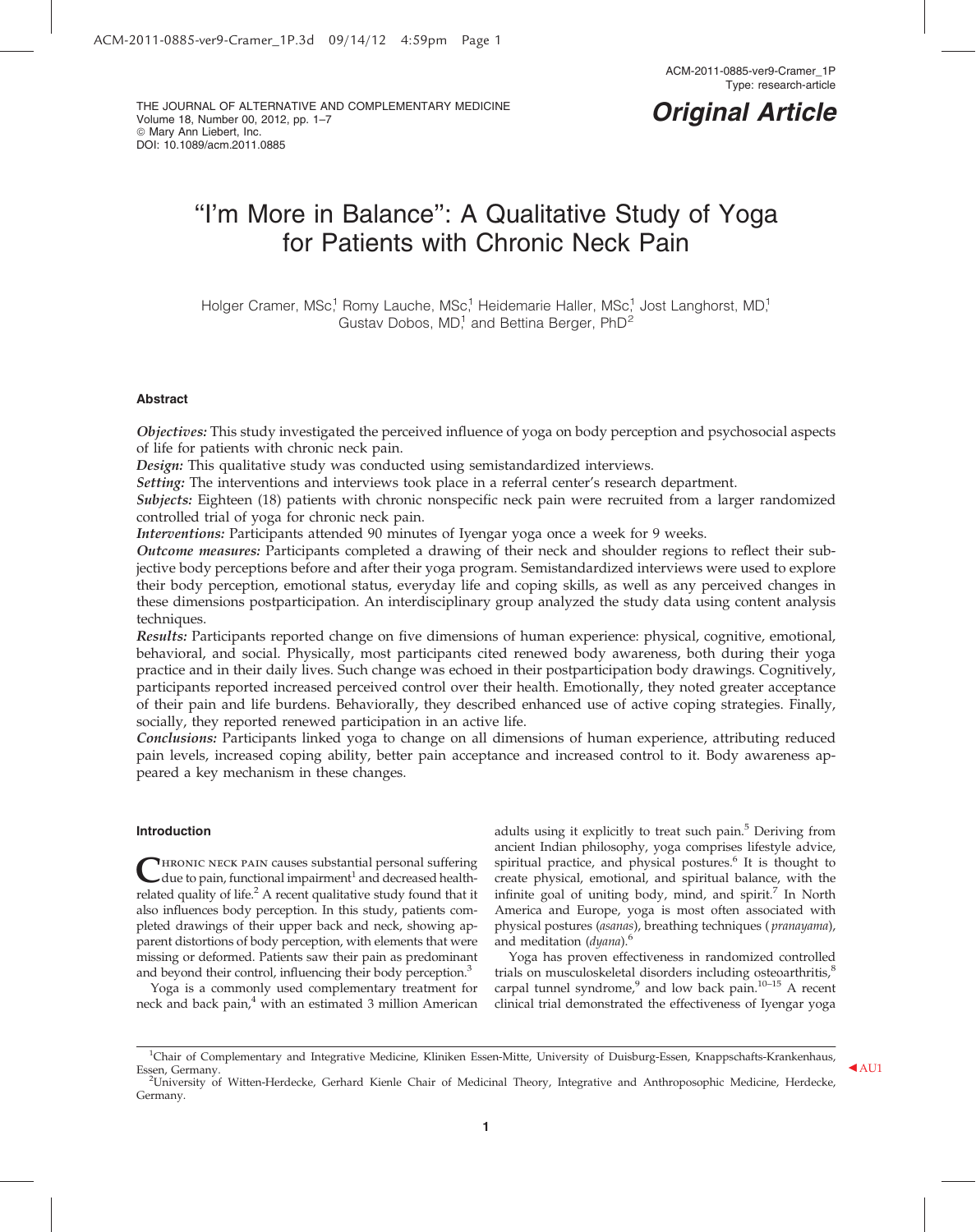for chronic neck pain.<sup>16</sup> In this trial, yoga proved more effective than a home-based stretching program in reducing pain intensity and functional disability. It also improved cervical proprioceptive acuity (i.e., patients' ability to accurately perceive the positions of their head in space). As yoga focuses on increasing awareness of muscle tone and joint position,<sup>17</sup> it is also thought to help in recognizing and changing habitual patterns of posture and muscle tension in daily life.<sup>18</sup> It has been hypothesized that this increased body awareness in daily life might be a mechanism by which yoga helps to relieve neck pain.<sup>18</sup>

Randomized controlled trials are most suitable for investigating effectiveness of yoga interventions. On the other hand, complex experiences during yoga practice, such as subtle changes in body awareness,<sup>19</sup> but also psychosocial correlates of chronic pain conditions, such as fear of activities and subsequent social withdrawal,<sup>20</sup> might be better addressed with qualitative approaches.<sup>21-23</sup> Qualitative research strives to explore participants' complex subjective experiences during the intervention and how she or he gives meaning to these experiences. $^{22}$  Since complementary therapies, such as yoga, are often complex in nature themselves, qualitative methods have been proposed to investigate the perceived mechanisms and the process of complementary treatments.<sup>21,22</sup>

Therefore, the current qualitative study aimed to investigate the perceived influence of yoga on body awareness and psychosocial aspects of life for patients with chronic neck pain.

#### Methods

This qualitative study was embedded in a randomized controlled trial of yoga for patients with chronic nonspecific neck pain.<sup>16</sup> The study protocol was approved by the institutional ethics committee of the University Duisburg-Essen Medical Institutions (Approval No.: 10-4358) prior to participant recruitment. All participants gave written informed consent.

#### **Participants**

All participants who participated in the yoga arm of the aforementioned randomized controlled trial<sup>16</sup> were invited

#### 2 CRAMER ET AL.

to take part in this qualitative study. Prior to inclusion, participants were assessed by a study physician to ensure that their neck pain was muscular in origin and not due to other, more serious, causes (e.g., disc protrusion or neoplasm).

#### Yoga program

Participants participated in weekly 90-minute yoga classes for 9 weeks. Classes were based on the teachings of yoga master B.K.S. Iyengar. $^7$  The program was designed specifically for people who have chronic neck pain and who were without previous experience of yoga. Classes were led by a certified Iyengar yoga instructor and physiotherapist, assisted by a graduate psychologist.

The yoga program consisted of standing, sitting, and supine postures, starting with simple postures and moving to more complex ones<sup>7</sup> (Table 1). Props, including belts, blocks,  $\blacktriangleleft$ T1 and blankets, were used to improve safety and alignment. Participants were asked to focus on their posture, joint positions, and muscle tension in each yoga pose. No formal breathing techniques were used, but participants were instructed to align their breathing with their movements. Each class ended with the ''corpse'' pose, a 15-minute guided relaxation. Participants were asked to calm their thoughts and focus their attention on their body and body perception during relaxation.

Besides yoga classes, participants were asked to practice yoga at home each day.

#### Data assessment

Body drawings. Before and after the yoga program, participants were guided to focus on perceiving their necks and upper backs, using guided imagery. They were then given line drawings of the posterior lower and upper back, with the area from the shoulders to the neck left blank<sup>3</sup> (Fig. 1). Participants were asked to fill in the missing lines to reflect the perceived outlines of their own bodies at that moment. They were also encouraged to indicate on their drawings any other perception or pain felt, in color as appropriate.

Table 1. Yoga Postures (Alphabetical Order) Practiced During Weekly Classes and at Home

|                                         | Class |                |     |     |     |     |     |     |     |                  |
|-----------------------------------------|-------|----------------|-----|-----|-----|-----|-----|-----|-----|------------------|
| Yoga posture                            | 1     | $\overline{2}$ | 3   | 4   | 5   | 6   | 7   | 8   | 9   | Home<br>practice |
| Bharadvaja's twist                      | Yes   | Yes            |     |     |     |     |     |     |     | Yes              |
| Bridge pose                             | Yes   |                |     |     | Yes | Yes | Yes |     |     |                  |
| Corpse pose                             | Yes   | Yes            | Yes | Yes | Yes | Yes | Yes | Yes | Yes |                  |
| Downward facing dog                     |       | Yes            | Yes | Yes | Yes | Yes | Yes | Yes | Yes |                  |
| Downward facing hero                    |       | Yes            | Yes |     | Yes |     |     | Yes | Yes |                  |
| Extended side angle                     | Yes   |                | Yes | Yes |     | Yes | Yes | Yes | Yes |                  |
| Extended triangle                       |       | Yes            |     |     |     |     |     |     |     |                  |
| Mountain pose                           | Yes   | Yes            | Yes | Yes | Yes | Yes | Yes | Yes | Yes | Yes              |
| Prosperous pose                         |       |                | Yes | Yes | Yes | Yes | Yes | Yes | Yes | Yes              |
| Reclining big toe                       | Yes   |                | Yes |     | Yes | Yes | Yes | Yes | Yes |                  |
| Standing half forward<br>bend (at wall) | Yes   | Yes            | Yes | Yes | Yes | Yes | Yes | Yes | Yes | Yes              |
| Thunderbolt pose                        |       | Yes            | Yes |     | Yes | Yes | Yes | Yes |     |                  |
| Upward hand pose                        |       |                |     | Yes | Yes |     |     |     |     |                  |
| Warrior pose II                         | Yes   | Yes            | Yes | Yes | Yes | Yes | Yes | Yes | Yes | Yes              |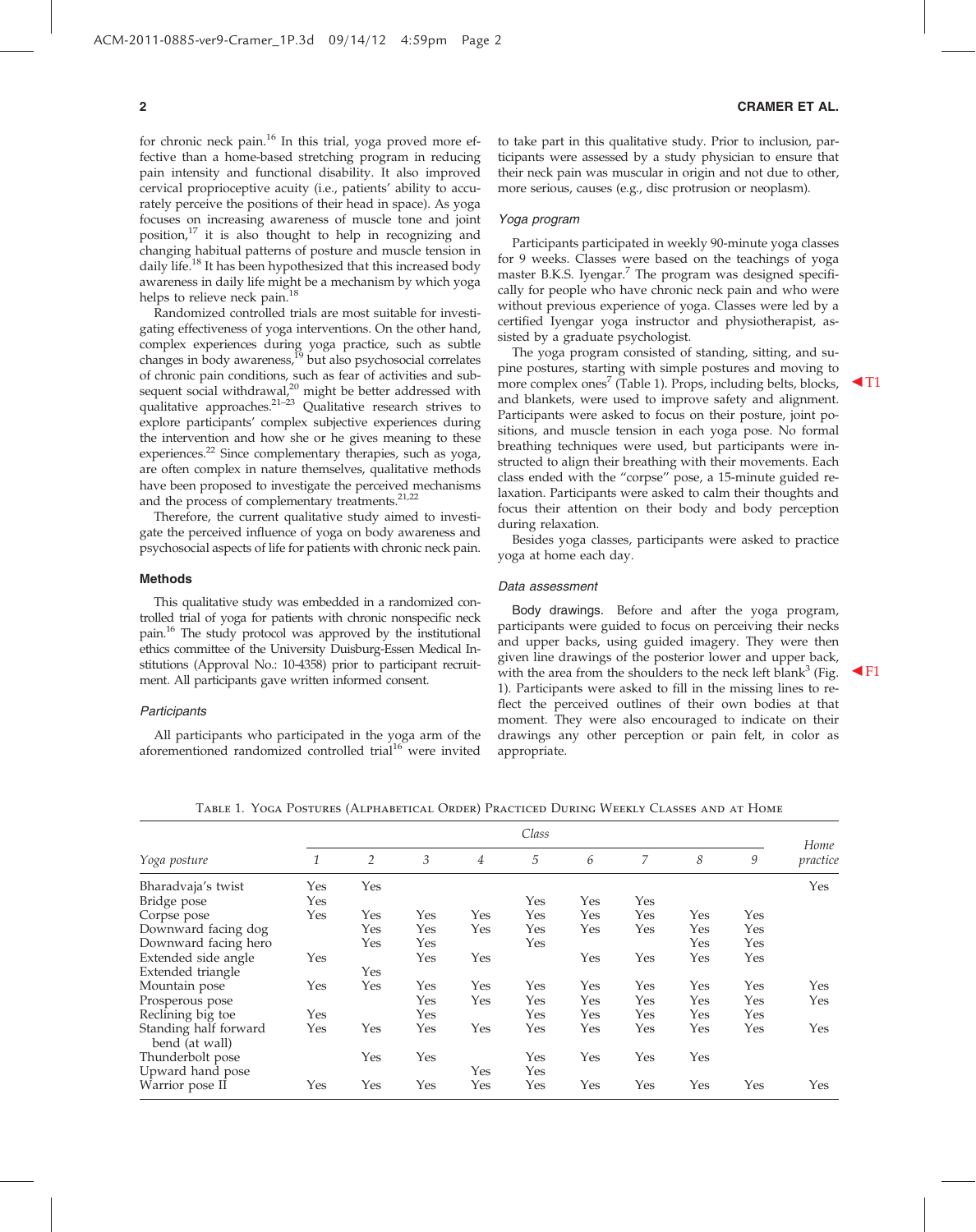### QUALITATIVE STUDY OF YOGA FOR NECK PAIN 3



FIG. 1. Incomplete body drawing.

#### Semistructured interviews

Participants were interviewed after completing their second body drawings at the end of the 9-week program. Interviewers were neither involved in planning nor conducting of the yoga intervention. Participants were initially asked to share the meanings of their before and after body drawings with interviewers and then to compare and contrast these drawings. Subsequent interviews queried participants' body perceptions before and after the yoga program and any perceived influences on these perceptions. Participants were also interviewed about their emotional status, everyday life, and preferred coping strategies before and after the yoga  $T2$  program. Main questions are presented in Table 2. Further open-ended questions on each topic were possible.

These interviews, which lasted about 30 minutes, were conducted in private at the study center. They were audiorecorded, professionally transcribed verbatim, anonymized, and translated into English for publication purposes.

#### Data analysis

An interdisciplinary group of scientists and practitioners from psychology, medicine, pain therapy, nursing, and cultural science analyzed the interview data using content analysis techniques.<sup>24</sup> Interviews were coded using Atlas.ti software (Version 6.2; Atlas.ti Scientific Software Development GmbH, Berlin, Germany), with their content being

Table 2. Interview Topics and Main Questions

| Topic              | Ouestions                                                                                                                                                                                                                              |
|--------------------|----------------------------------------------------------------------------------------------------------------------------------------------------------------------------------------------------------------------------------------|
| Drawings           | 1. Please tell me about today's drawing.<br>2. In how far does the drawing reflect your<br>body perception?<br>3. What similarities and differences do you<br>see between this drawing and the first<br>drawing you made 10 weeks ago? |
| Body<br>perception | 1. How do you perceive your body in the<br>neck/shoulder area?<br>2. In how far has your body perception<br>changed since the start of the yoga course?                                                                                |
| Emotions           | 1. What emotions do you connect to your<br>neck-shoulder area at this moment?<br>2. In how far have your emotions towards<br>your neck-shoulder area changed since<br>the start of the yoga course?                                    |
|                    | Everyday life 1. In how far do your neck-shoulder<br>complaints influence your daily life?<br>2. In how far has your daily life changed<br>since the start of the yoga course?                                                         |

paraphrased, reduced, and summarized. Five (5) broad categories were developed from the inductive analysis of the first six interviews. These categories, which reflected five dimensions of human experience (physical, cognitive, emotional, behavioral, and social), were then applied to the remaining interviews. Results of this analysis process were discussed in this group. Disagreements were discussed until consensus was achieved. Participants' body drawings were not independently analyzed, but were presented to the participants generating them, at interview, for their interpretation.

#### **Results**

### Study sample

Fifteen (15) women and 3 men aged 19–59 years were interviewed. None had ever practiced yoga before. Participants' sociodemographic and pain characteristics are shown in Table 3. $^{25}$  Adherence to yoga practice is shown  $\blacktriangleleft$ T3 in Table 4.  $\blacksquare$ 

#### Perceived changes

Physical dimension. Participants saw focusing their attention on their bodies and perceptions during yoga as an important part of the yoga program. They cited intensified perceptions of their bodies' sensations and renewed awareness of their bodies' parts and functions during yoga. One (1) participant said: ''I was feeling muscles or areas of my body, of which I didn't even know that I had muscles there.'' (P40/188– 191) She described taking "a different approach to my body,  $\triangleleft$  AU2 because I realized how it all works.'' (P40/321–323) Participants saw this intensity of inner participation and attention differentiating yoga from conventional exercise.

Cognitive dimension. Participants reported that focusing their attention on the yoga poses enabled them to calm their minds and to block out extraneous cognitions while doing yoga. They thus experienced yoga not only as physical exercise, but also as a form of meditation. One participant saw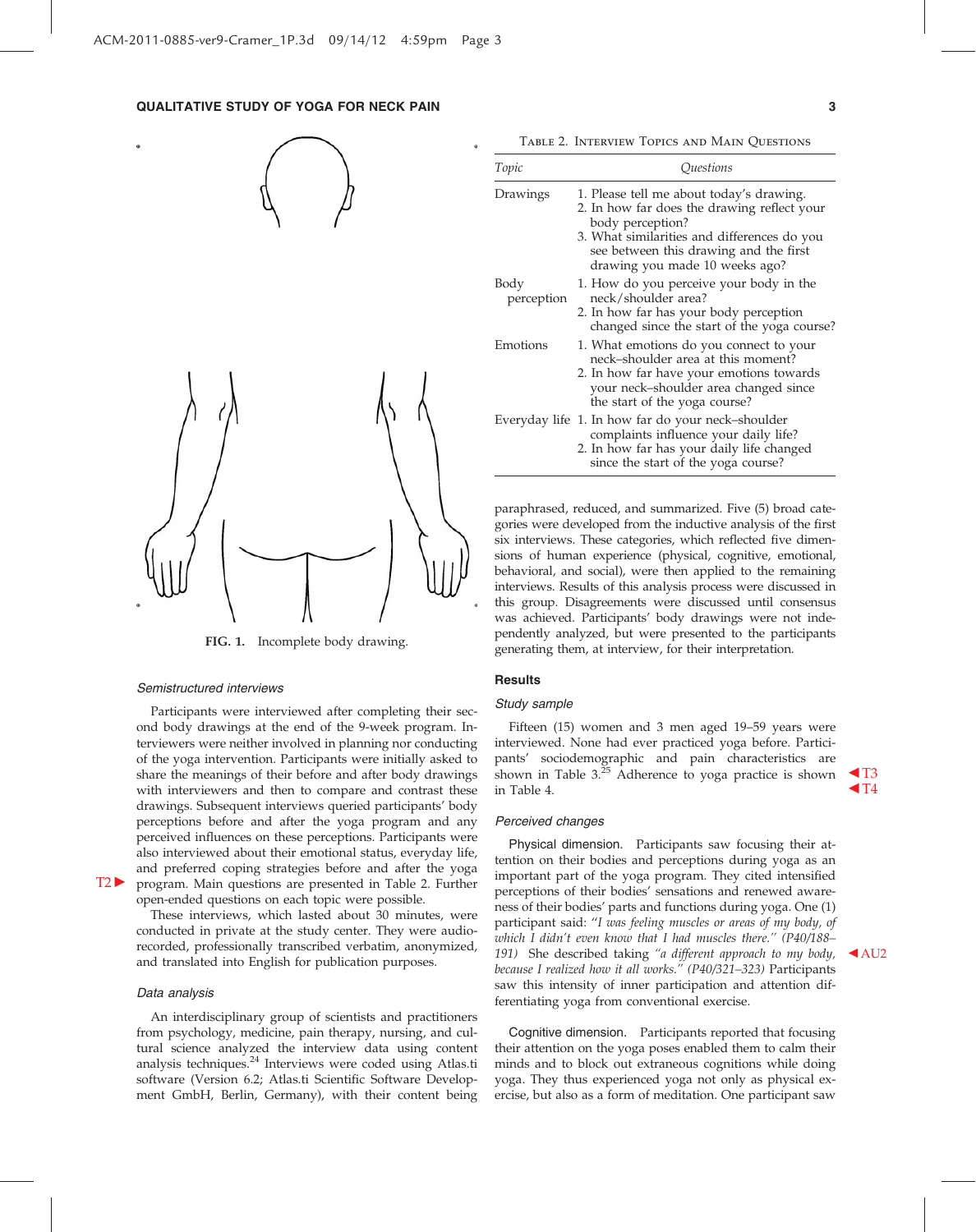Table 3. Sample Characteristics

|                                                              | Women          | Men                     | Total             |
|--------------------------------------------------------------|----------------|-------------------------|-------------------|
| Sociodemographic characteristics                             |                |                         |                   |
| Age                                                          |                |                         |                   |
| 18-30 years                                                  |                | 0                       |                   |
| $31-40$ years                                                | $\frac{2}{2}$  | 1                       | $\frac{2}{3}$ 5 8 |
| $41 - 50$ years                                              |                | $\overline{0}$          |                   |
| $51-60$ years                                                | 6              | $\overline{2}$          |                   |
| Education                                                    |                |                         |                   |
| <high school<="" td=""><td>6</td><td>0</td><td>6</td></high> | 6              | 0                       | 6                 |
| High school                                                  | 5              | 0                       | $\frac{5}{7}$     |
| University degree                                            | $\overline{4}$ | 3                       |                   |
| Employment                                                   |                |                         |                   |
| Employed                                                     | 11             | 2                       | 13                |
| Homemaker                                                    | 3              | $\boldsymbol{0}$        | 3                 |
| Retired                                                      | $\mathbf{0}$   | 1                       | $\mathbf{1}$      |
| Student                                                      | 1              | $\Omega$                | $\mathbf{1}$      |
| Neck pain characteristics                                    |                |                         |                   |
| Duration                                                     |                |                         |                   |
| Less than 6 months                                           | 0              | 0                       | 0                 |
| 6 months–1 year                                              | $\frac{2}{8}$  | $\overline{\mathbf{c}}$ |                   |
| 1–5 years                                                    |                | $\overline{0}$          | $\frac{4}{2}$ 8   |
| More than 5 years                                            |                | $\Omega$                |                   |
| Baseline intensity <sup>a</sup>                              |                |                         |                   |
| Mild pain                                                    | 6              | 0                       | 6                 |
| Moderate pain                                                | 8              | $\overline{c}$          | 10                |
| Severe pain                                                  | 1              | $\mathbf{1}$            | 2                 |
| Postintervention intensity <sup>a</sup>                      |                |                         |                   |
| Mild pain                                                    | 13             | 3                       | 16                |
| Moderate pain                                                | $\overline{2}$ | 0                       | 2                 |
| Severe pain                                                  | 0              | 0                       | 0                 |

<sup>a</sup>Participants rated their neck pain intensity on a 100-mm visual analog scale (VAS) before and after the yoga program. Categories for<br>pain intensity given according to Jensen et al.<sup>25</sup>: mild pain, <45 mm VAS; moderate pain, 45–74 mm VAS; severe pain, 75–100 mm VAS.

it as "letting go...that is, while doing yoga, you really forget about anything else because you're so busy...to stand right or to stand well. Not really to do the pose properly, but to make yourself feel good. There's no space left for anything else. I believe that this is a reason, for me, why yoga is good for me.'' (P45/329–334)

Participants also cited more perceived control over their general well-being in daily life, noting that their newfound

Table 4. Adherence to Yoga Practice

|                                              | Women | Men | Total |
|----------------------------------------------|-------|-----|-------|
| Attended yoga classes (out of 9)             |       |     |       |
| $0-1$ classes                                |       |     |       |
| $2-3$ classes                                |       |     |       |
| $4-5$ classes                                |       |     |       |
| $6-7$ classes                                |       |     |       |
| 8–9 classes                                  |       |     |       |
| Mean days of home practice/week <sup>a</sup> |       |     |       |
| $0-1$ days                                   |       |     |       |
| $2-3$ days                                   |       |     |       |
| $4-5$ days                                   |       |     |       |
| 6-7 days                                     |       |     |       |

a Participants noted home practice in a diary.

#### 4 CRAMER ET AL.

body awareness helped them to see how their behaviors and well-being were linked. This gave them a renewed sense of control over their bodies and health, freeing them from feeling controlled by their pain, as before. "Yes, I'm more aware about the association between my own actions and the way I feel...awareness, that you can change a lot yourself [...] and that you can achieve something this way. That you can...strengthen your body.'' (P09/173–181)

Many participants said that they had avoided physical activity before their yoga program, fearing pain and reinjury. Participants' experience of being able to influence their well-being through such activity, however, led many to reinterpret it cognitively. ''By doing yoga I have to say, for the first time in a while I felt able to do sports. I've lost a lot of fear of making a wrong move.'' (P48/68–71)

Emotional dimension. Participants also experienced emotional distance from burdensome situations during yoga. This led to a sense of deep relaxation and, for some, a different way of seeing their emotions. As one participant said "During [yoga] practice, I really listen into myself...I realized two or three times that, while I was doing that, I'm now  $-$  I don't know – totally angry because of something completely different, but I wasn't aware of that before [...] I discovered a different emotional starting point by concentrating on myself for a time and blocking out anything else.'' (P40/349–360)

Body awareness seems to be an important precondition for relaxation during yoga. One participant described how his lack of body awareness had hindered relaxation: ''I don't have such a connection to my body, that  $I$ , yes...can perceive my body, that I keep my shoulders down and things. That's an effort for me.'' (P36/233–235) He described that in everyday life ''I don't see any...any big differences or emotional changes." (P36/ 165–166)

Other participants reported using their newfound relaxation skills in their everyday lives, noting that they had become more even-tempered about their pain and more accepting of it and their disability. Participants spoke less negatively about their necks and seemed better able to accept this body part and their pain. "It's OK, [my neck] is a part of me, even if it hurts a bit once in a while...But I'm not a robot, you see. And...yes...it's OK just the way it is." (P40/150-152)

Participants also saw themselves becoming generally more relaxed and less irritable over time, as well as more able to accept and cope with life's burdens. ''I am more in balance. And that doesn't just mean [that my body is more balanced] but also this equanimity. That I not always go through the roof [...] and then calm down again and I am normal again, but, you know, that my mood swings are generally less intense.'' (P40/ 278–283)

Behavioral dimension. Before the yoga program, participants tended to ignore their pain due to its seeming inescapability. They generally used endurance strategies to cope or, when pain became unbearable, sought help from others such as health professionals. Study participants saw yoga as an active self-help strategy, using yoga poses in stressful situations to relieve or even prevent pain. As one participant said, ''I notice, when the pain increases that, from the yoga classes, I know for example that this half forward bend, that is now like a painkiller for me. That's so brilliant! I just stand against a wall and try to do the half forward bend three, four, five times in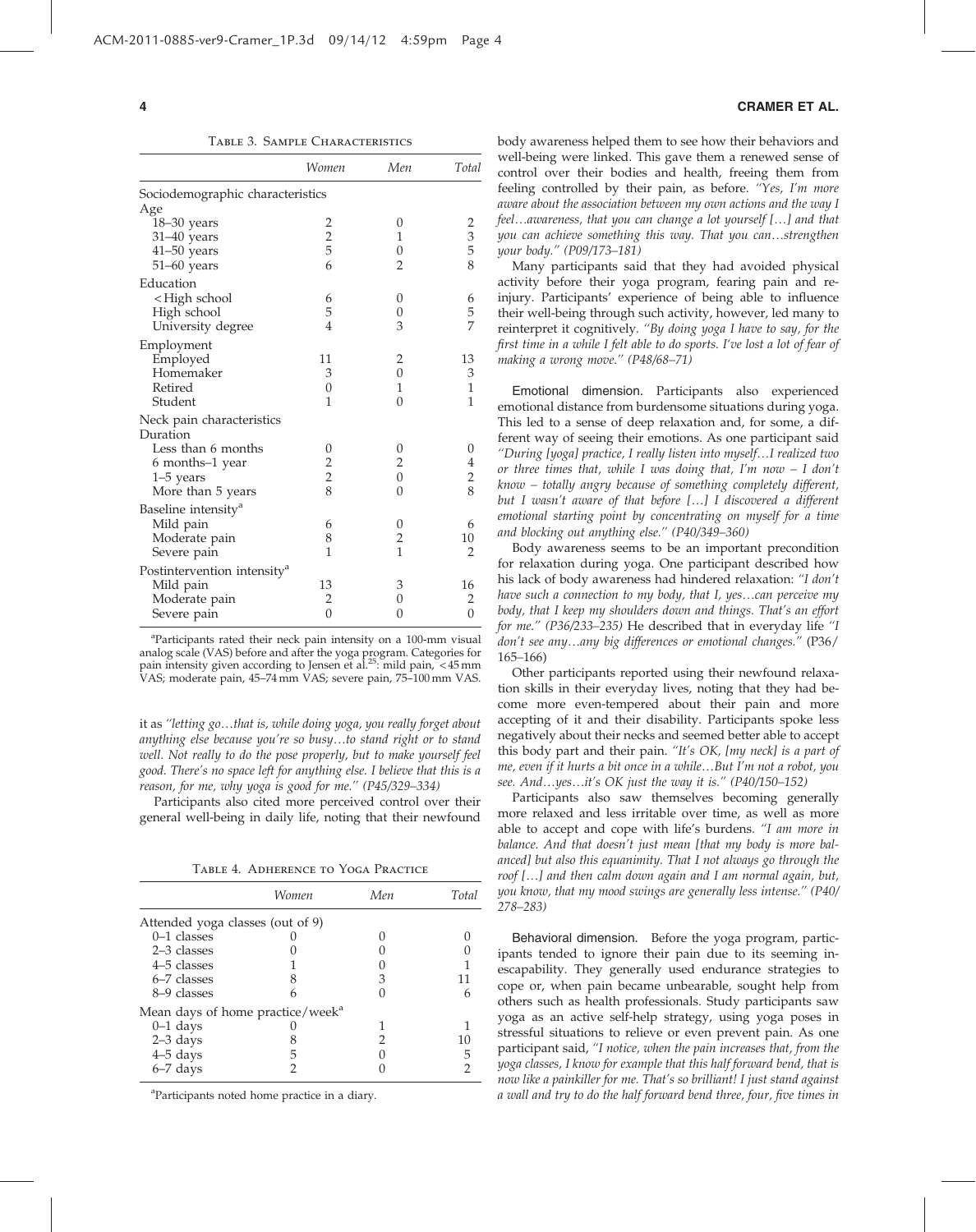

FIG. 2. One patient's drawings. Left: Drawing before the yoga program: "The right side has been in the background for me and the left side in the foreground  $[...]$  as if the left shoulder was on the top or really hunched up.'' (P47/53–57) Right: Drawing after the yoga program: ''Two congru-<br>ent areas…the left and the right neck-shoulder area, which for me are both unremarkable in this resting position."  $(P47/12-14)$  AU8

 $\triangle$  AU9

a row, and that helps me dramatically.'' (P48/75–81) Some participants said that they had reduced their reliance on pain medication, and other passive treatments, through such behaviors. Yoga was also used as a stress management strategy. "[I felt] very tense...and very stressed, at a normal level though. That's life, but I have...the feeling now, that with yoga I've found a good way to cope with this and to come to rest.'' (P40/112–115).

However, if participants were unaware of their body, yoga was not perceived suitable for pain or stress relief. The aforementioned participant with low body awareness stated: ''For me, yoga is no such form [of exercise], I have a strong motivation to continue.'' (P36/230–231)

Other participants' new body awareness also enabled them to actively monitor and control their posture in daily life, further relieving their pain. As one participant said, ''It doesn't take much. 'OK, keep your shoulders down'. That's not...that's not yoga, but during the day, if I'm in the tram or in the car, or wherever I sit or stand, I can remember that. And it helps." (P49/274–278) Such changes also influenced participants' views of their personal capabilities; enhancing their perceived ability to identify and respect their physical and mental limits.

Social dimension. Many participants initially saw themselves as disabled by their pain, describing how they had limited their daily activities for physical or emotional reasons, and had increasingly withdrawn from activity and/ or society for fear of worsening their pain. Yoga allowed participants to re-engage with their preferred activities and to lead more self-determined lives by relieving their pain and disability. One (1) participant (a student) described the social benefits of yoga as ''That I could participate in training regularly, and didn't miss lessons at school because of the pain, that I

could do school sports normally. That I'm not disabled in my daily routines any more, in school, but also out of school. That I could meet my friends, or go to the cinema without having pain.'' (P35/ 125–131) Participants saw that yoga helped not only despite, but because it involved physical activity, actively countering their fears. As one participant said, "I'm no longer so anxious in some situations or in some activities.'' (P51/71–72)

Participants saw themselves as more efficient in their work and social lives. "I did my work before [yoga] too, but...it was really, really difficult for me. And...now I've found a new ease at work. I enjoyed work then and now, but it's different...now it's not so tense anymore, because it's easier when you don't feel pain anymore.'' (P51/118–124) Participants saw their work and social lives as enriched, and enjoyed them more, as they felt less tired and less in pain.

#### **Discussion**

Study participants reported experiences on physical, cognitive, emotional, behavioral and social dimensions. They described an active inner involvement during yoga practice, as well as renewed body awareness, a perceived internal locus of control, the cognitive reappraisal of physical activity and an increased acceptance of pain and disability.

#### Inner involvement

A distinct feature of Iyengar yoga is the awareness of muscle tension, joint position, and breathing patterns during practice.<sup>17</sup> In the current study, participants experienced an intensified self-perception, seeing this as a precondition for relaxation during yoga practice. Yoga originally developed as a spiritual practice, with meditative involvement as an integral part.<sup>7,26</sup> The importance of this active inner involvement in yoga practice has also been scientifically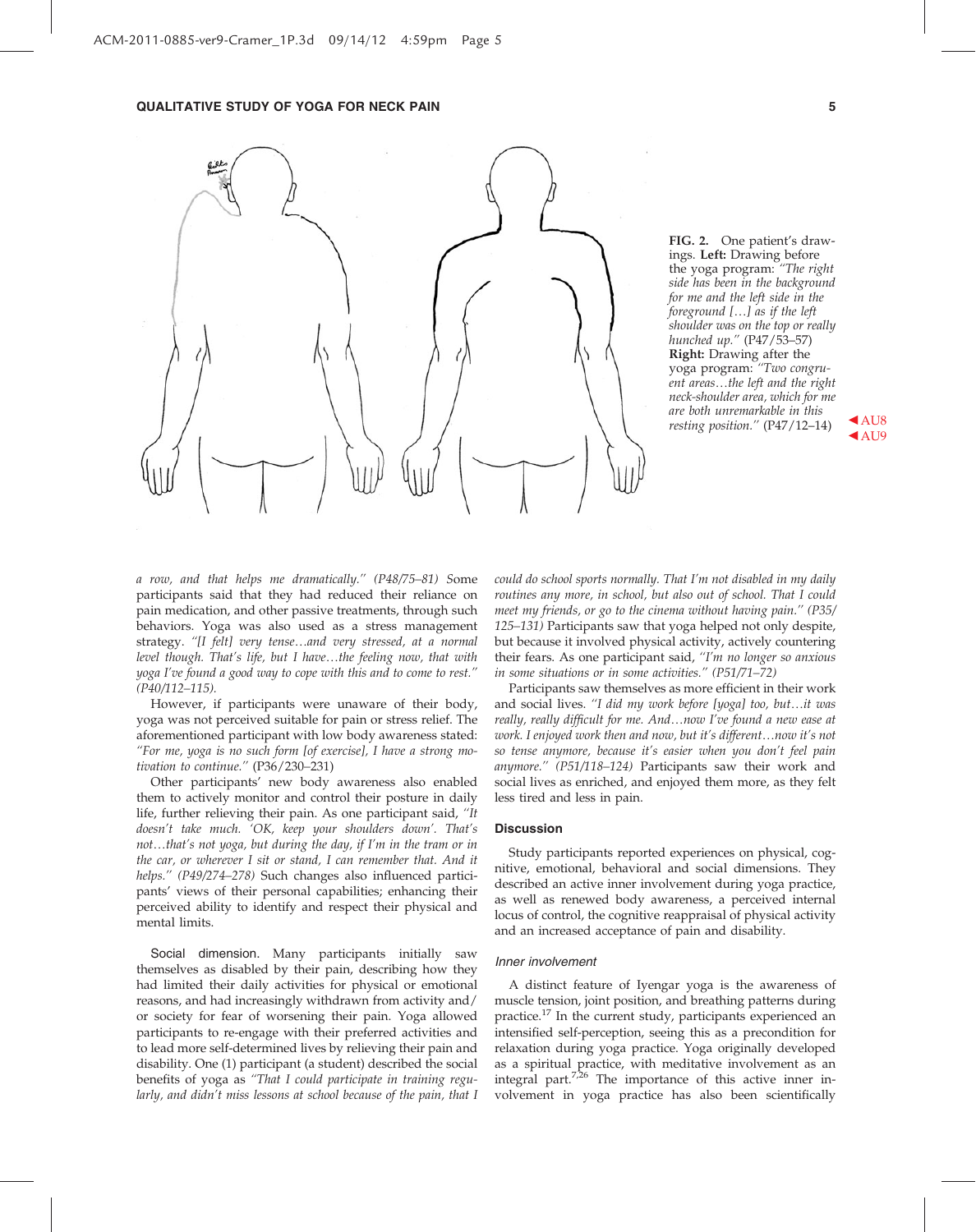demonstrated, since it has been linked to increased life satisfaction and mindfulness and lower symptom burden.<sup>2</sup> Such links suggest that inner involvement during yoga practice may be an important factor in mental stabilization and emotional regulation; to practitioners' benefit.<sup>27</sup>

#### Renewed body awareness

Patients with neck pain often sense their necks and/or shoulder regions solely through pain.<sup>3</sup> Pain distorts individuals' body perception by demanding attention, blocking their awareness of nonpainful body parts. $^{28}$  This is even measurable on the cortical level, where the painful body part becomes overrepresented,<sup>29</sup> influencing perception of form and position of the body in space. $30$  In this study, participants reported increased body awareness during yoga and in their everyday activities. Yoga gave participants a new approach to their bodies, a mindful awareness of their actions and perceptions. Enhancing body awareness has been seen as a common ground of mind/body–medicine.<sup>19</sup> A mindful, nonjudgmental, experience of bodily perceptions is thought to enhance connections between the body and the mind, and to promote the acceptance of body symptoms.<sup>19,31</sup> Yoga, but not conventional exercise, has been shown to increase individuals' awareness and responsiveness to bodily cues, $32$  with such awareness being seen as an important factor in neck pain relief due to yoga.<sup>18</sup> Regular practice is thought to increase yoga practitioners' awareness of bodily cues, helping them to recognize and change habitual patterns of posture and muscle tension.<sup>18</sup> In the current study, increased body awareness helped participants to influence their body posture and muscle tension actively and thereby to reduce and at times prevent their pain.

#### Internal locus of health control

Through their active control of their body posture and tension, and experience of being able to relieve and prevent their pain, participants in this study experienced a new sense of control over their well-being. An internal locus of health control $^{33}$  has been shown to promote individuals' use of internal, active, coping strategies such as active strategies for lifestyle change. An external locus of health control instead is linked to using external coping strategies such as consulting health professionals.<sup>34</sup> Although many patients with chronic pain use external coping strategies, such strategies result in lower life satisfaction.<sup>34,35</sup>

#### Cognitive reappraisal

Negative appraisals of pain and its consequences such as pain catastrophizing lead individuals to avoid daily activities, worsening their pain rather than relieving  $it^{20}$ : physical inactivity causes muscular atrophy, $36$  and social withdrawal increases mood disturbances such as depression and distress, known to be neck pain risk factors.<sup>37</sup> Graded exposure to movement and activity is one way to overcome this ''fearavoidance-pain" circle.<sup>38</sup> Experiencing activity as painrelieving rather than pain-inducing challenges negative appraisals, so that social activities are seen positively once again. Current study participants' experiences (i.e., that yoga helped them to overcome their fear of moving and resulting social withdrawal) exactly echo these findings.

#### Acceptance

Pain acceptance, striving to maintain psychosocial function regardless of pain, is linked to reduced pain, disability, inactivity, and depression.<sup>39</sup> Such acceptance has been seen as one mechanism for yoga's pain-relieving actions. Yoga aims to enhance participants' compassionate understanding of their health, enabling a nonjudgmental perception of pain without avoidance or social withdrawal.<sup>40</sup> Pain acceptance can also change patients' perspectives: Current study participants saw yoga as positive, even if it did not make them pain free.

#### Limitations

This study used a convenience sample. While female participants appeared to be a sufficiently heterogeneous group, especially regarding age and pain characteristics, this was not true for the few males who took part. The study's findings and conclusions may be more limited for the male, than the female participants, as a result. Other limitations are that results only reflect experiences during and immediately after the yoga program and no long-term experiences and that results might apply only for patients with muscular neck pain but not for patients with other sources of pain.

#### **Conclusions**

Yoga was seen as a multidimensional intervention linked to change in all dimensions of human experience. Body awareness seems to be a key mechanism in these changes.

Further qualitative research should focus on exploring perceived differences between yoga and other exercise or between different yoga styles. Quantitative studies might assess changes in, for example, body awareness or fearavoidance using standardized instruments or even changes in cortical representations after yoga practice using imaging techniques.

#### Acknowledgments

The authors thank Kai Scheffer, PT, certified Iyengar yoga teacher, for assistance in designing the yoga protocol and teaching yoga classes; Sonja Jaruszowic and Annette Tengelmann for assistance in participant recruitment; and the participants of the colloquium in qualitative research of the Gerhard Kienle Chair, University Witten-Herdecke, Germany, for assistance in data analysis. This study was supported by a research grant from the Karl and Veronica Carstens Foundation, Essen, Germany.

#### Disclosure Statement

No competing financial interests exist.

#### References

- 1. Vernon H, Mior S. The Neck Disability Index: A study of reliability and validity. J Manipulative Physiol Ther 1991;14: 409–415.
- 2. Daffner SD, Hilibrand AS, Hanscom BS, et al. Impact of neck and arm pain on overall health status. Spine 2003;28: 2030–2035.
- 3. Lauche R, Cramer H, Haller H, et al. My back has shrunk: The influence of traditional cupping on body image in pa-

#### 6 CRAMER ET AL.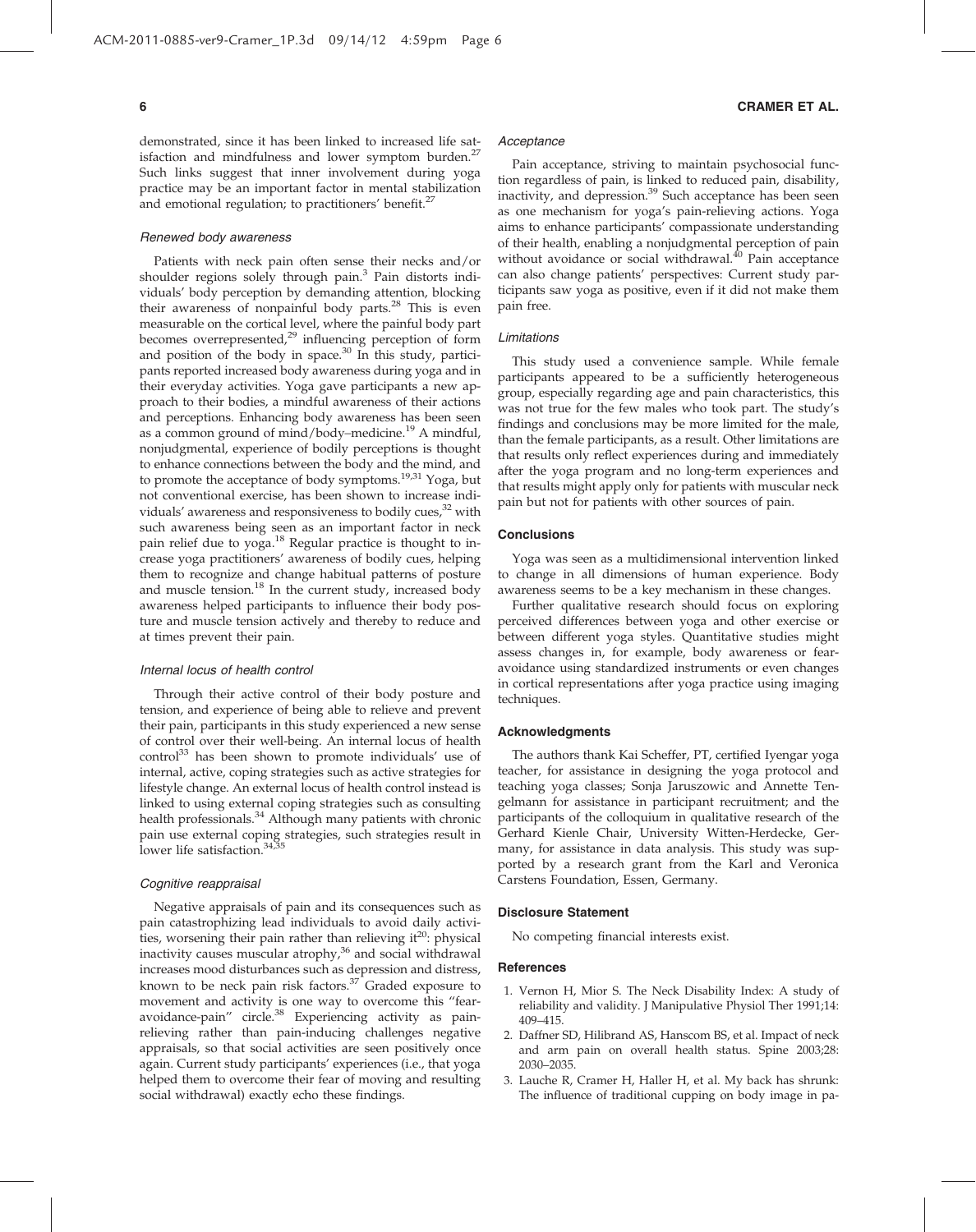#### QUALITATIVE STUDY OF YOGA FOR NECK PAIN 7

tients with chronic non-specific neck pain. Forsch Komple- $AU3$  mentmed. In press.

- 4. Wolsko PM, Eisenberg DM, Davis RB, et al. Patterns and perceptions of care for treatment of back and neck pain: Results of a national survey. Spine 2003;28:292–297.
- 5. Saper RB, Eisenberg DM, Davis RB, et al. Prevalence and patterns of adult yoga use in the United States: Results of a national survey. Altern Ther Health Med 2004;10:44–49.
- 6. Feuerstein G. The Yoga Tradition. Prescott, AZ: Hohm Press, 1998.
- 7. Iyengar BKS. Light on Yoga. New York: Schocken Books, 1995.
- 8. Garfinkel MS, Schumacher HR Jr, Husain A, et al. Evaluation of a yoga based regimen for treatment of osteoarthritis of the hands. J Rheumatol 1994;21:2341–2343.
- 9. Garfinkel MS, Schumacher HR Jr, Husain A, et al. Yogabased intervention for carpal tunnel syndrome: A randomized trial. JAMA 1998;280:1601–1603.
- 10. Williams KA, Petronis J, Smith D, et al. Effect of Iyengar yoga therapy for chronic low back pain. Pain 2005;115:107–117.
- 11. Williams K, Abildso C, Steinberg L, et al. Evaluation of the effectiveness and efficacy of Iyengar yoga therapy on chronic low back pain. Spine 2009;34:2066–2076.
- 12. Sherman KJ, Cherkin DC, Erro J, et al. Comparing yoga, exercise, and a self-care book for chronic low back pain: A randomized, controlled trial. Ann Intern Med 2005;143: 849–856.
- 13. Sherman KJ, Cherkin DC, Wellman RD, et al. A randomized trial comparing yoga, stretching, and a self-care book for chronic low back pain. Arch Intern Med 2011;171:2019–2026.
- 14. Saper RB, Sherman KJ, Cullum-Dugan D, et al. Yoga for chronic low back pain in a predominantly minority population: A pilot randomized controlled trial. Altern Ther Health Med 2009;15:18–27.
- 15. Tilbrook HE, Cox H, Hewitt CE, et al. Yoga for chronic low back pain: A randomized trial. Ann Intern Med 2011;155: 569–578.
- 16. Cramer H, Hohmann C, Lauche R, et al. Randomized controlled trial of Iyengar yoga for chronic neck pain [Abstract]. J Tradit Chin Med 2011;31(suppl):17.
- 17. Shapiro D, Cook IA, Davydov DM, et al. Yoga as a complementary treatment of depression: Effects of traits and moods on treatment outcome. Evid Based Complement Alternat Med 2007;4:493–502.
- 18. Krucoff C. Healing Yoga for Neck & Shoulder Pain: Easy, Effective Practices for Releasing Tension & Relieving Pain. Oakland, CA: New Harbinger Publications, 2010.
- 19. Mehling WE, Wrubel J, Daubenmier JJ, et al. Body awareness: A phenomenological inquiry into the common ground of mind-body therapies. Philos Ethics Humanit Med 2011;6:6.
- 20. Vlaeyen JWS, Linton SJ. Fear-avoidance and its consequences in chronic musculoskeletal pain: A state of the art. Pain 2000;85:317–332.
- 21. Broom A. Using qualitative interviews in CAM research: A guide to study design, data collection and data analysis. Complement Ther Med 2005;13:65–73.
- 22. Verhoef MJ, Casebeer AL, Hilsden RJ. Assessing efficacy of complementary medicine: Adding qualitative research methods to the ''Gold Standard''. J Altern Complement Med 2002;8;275–281.
- 23. Mitchell LA, MacDonald RA. Qualitative research on pain. Curr Opin Support Palliat Care 2009; 3:131–135.
- 24. Mayring P. Einführung in die Qualitative Sozialforschung. 5th ed. Weinheim, Basel: Beltz Verlag, 1998.
- 25. Jensen MP, Chen C, Brugger AM. Interpretation of visual analog scale ratings and change scores: A reanalysis of two clinical trials of postoperative pain. J Pain 2003;4:407–414.
- 26. Desikachar TKV. Religiousness in Yoga: Lectures on Theory and Practice. Lanham: University Press of America, 1980.
- 27. Büssing A, Edelhäuser F, Weisskircher A, et al. Inner correspondence and peacefulness with practices among participants in eurythmy therapy and yoga: A validation study. Evid Based Complement Alternat Med 2011:pii:329023.
- 28. Eccleston C, Crombez G. Pain demands attention: A cognitive-affective model of the interruptive function of pain. Psychol Bull 1999;125:356–366.
- 29. Flor H, Braun C, Elbert T, Birbaumer N. Extensive reorganization of primary somatosensory cortex in chronic back pain patients. Neurosci Lett 1997;224:5–8.
- 30. Le Bars D, Cadden SW. What is a wide-dynamic-range cell? In: Bushnell MC, Basbaum AI, eds. The Senses: A Comprehensive Reference, vol. 5, Pain. San Diego, CA: Academic Elsevier, 2008:331–338.
- 31. Bishop SR, Lau M, Shapiro S, et al. Mindfulness: A proposed operational definition. Clin Psychol Sci Pract 2004;11: 230–241.
- 32. Daubenmier JJ. The relationship of yoga, body awareness, and body responsiveness to self-objectification and disordered eating. Psychol Women Q 2005;29:207–219.
- 33. Rotter JB. Generalized expectancies for internal versus external control of reinforcement. Psychol Monogr 1966;80:1–28.
- 34. Büssing A, Ostermann T, Matthiessen PF. Wer kontrolliert die Gesundheit? Adaptive Krankheitsverarbeitungsstile bei Patienten mit chronischen Erkrankungen. Deutsche Zeitschr Onkol 2008;40:150–156. b AU5

- 35. Büssing A, Ostermann T, Neugebauer EA, Heusser P. Adaptive coping strategies in patients with chronic pain conditions and their interpretation of disease. BMC Public Health 2010;10:507.
- 36. Bortz WM. The disuse syndrome. West J Med 1984;141: 691–694.
- 37. Linton SJ. A review of psychological risk factors in back and neck pain. Spine 2000;25:1148–1156.
- 38. Crombez G, Vervaet L, Lysens R, et al. Do pain expectancies cause pain in chronic low back patients? A clinical investigation. Behav Res Ther 1996;34:919–925.
- 39. Nilges P, Köster B, Schmidt CO. Schmerzakzeptanz: Konzept und Überprüfung einer deutschen Fassung des Chronic Pain Acceptance Questionnaire. Schmerz 2007;21:57-67. <br/> <br/> AU6
- 40. Evans S, Cousins L, Tsao JC, et al. A randomized controlled trial examining Iyengar yoga for young adults with rheumatoid arthritis: A study protocol. Trials 2011;12:19.

Address correspondence to: <a>AU7</a> Holger Cramer, MSc Chair of Complementary and Integrative Medicine Kliniken Essen-Mitte University of Duisburg-Essen Knappschafts-Krankenhaus Am Deimelsberg 34a Essen 45276 Germany

E-mail: h.cramer@kliniken-essen-mitte.de